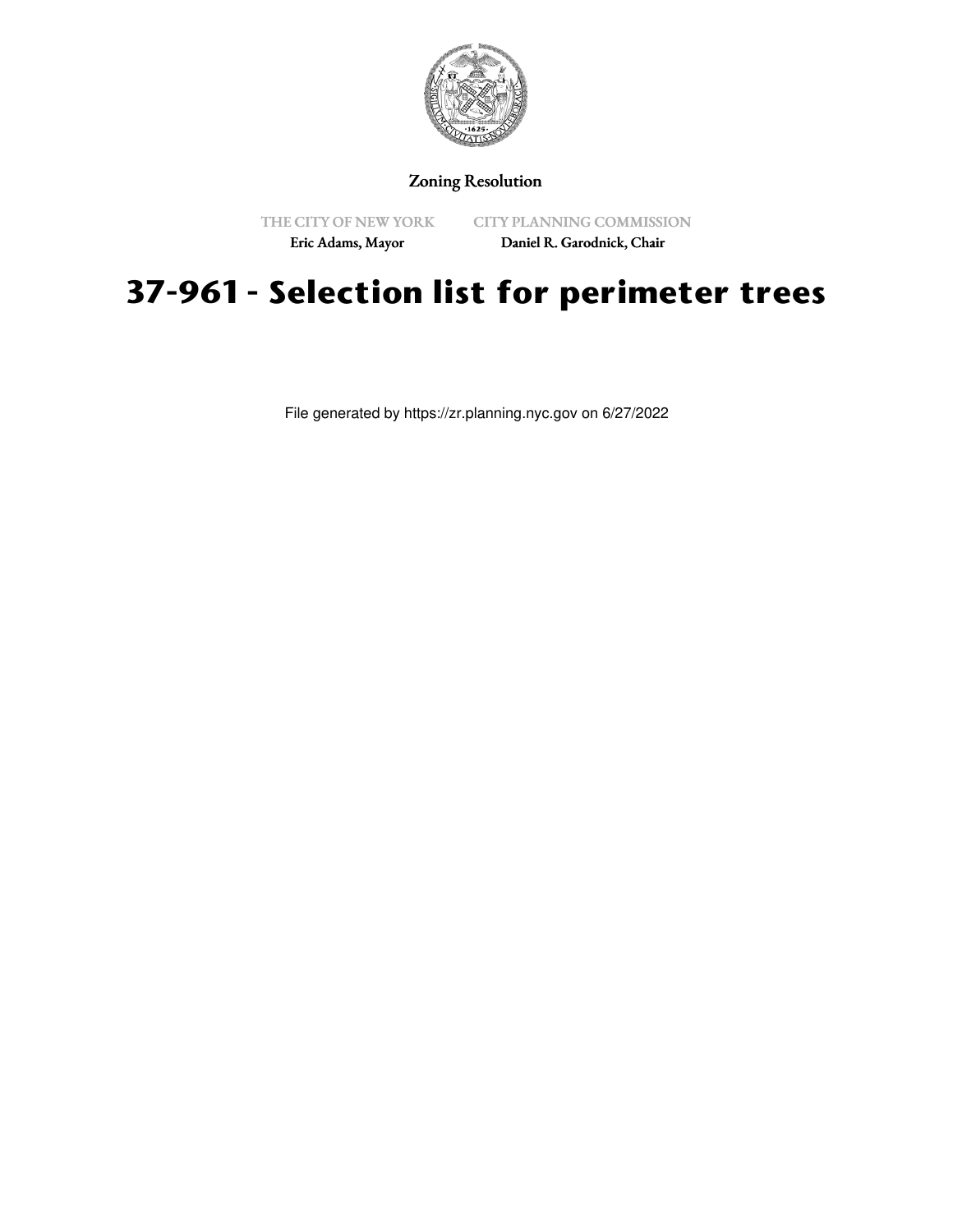## **37-961 - Selection list for perimeter trees**

LAST AMENDED 4/22/2009

| <b>BOTANICAL NAME</b>   | <b>COMMON NAME</b>     |
|-------------------------|------------------------|
| Acer campestre          | Hedge Maple*           |
| Acer ginnala            | Amur Maple*            |
| Acer negundo            | Boxelder*              |
| Acer truncatum          | Shantung Maple*        |
| Amelanchier arborea     | Downy Serviceberry     |
| Amelanchier canadensis  | Shadblow Serviceberry  |
| Amelanchier laevis      | Allegheny Serviceberry |
| Betula lenta            | Sweet Birch*           |
| Betula nigra "Heritage" | Heritage River Birch*  |
| Carpinus caroliniana    | American Hornbeam      |
| Cedrus atlantica        | Atlas Cedar            |
| Cedrus deodara          | Deodar Cedar           |
| Crataegus laevigata     | English Hawthorn       |
| Crataegus viridis       | Green Hawthorn         |
| Cornus mas              | Cornelian Cherry*      |
| Cornus racemosa         | Gray Dogwood*          |
| Cercis canadensis       | Redbud                 |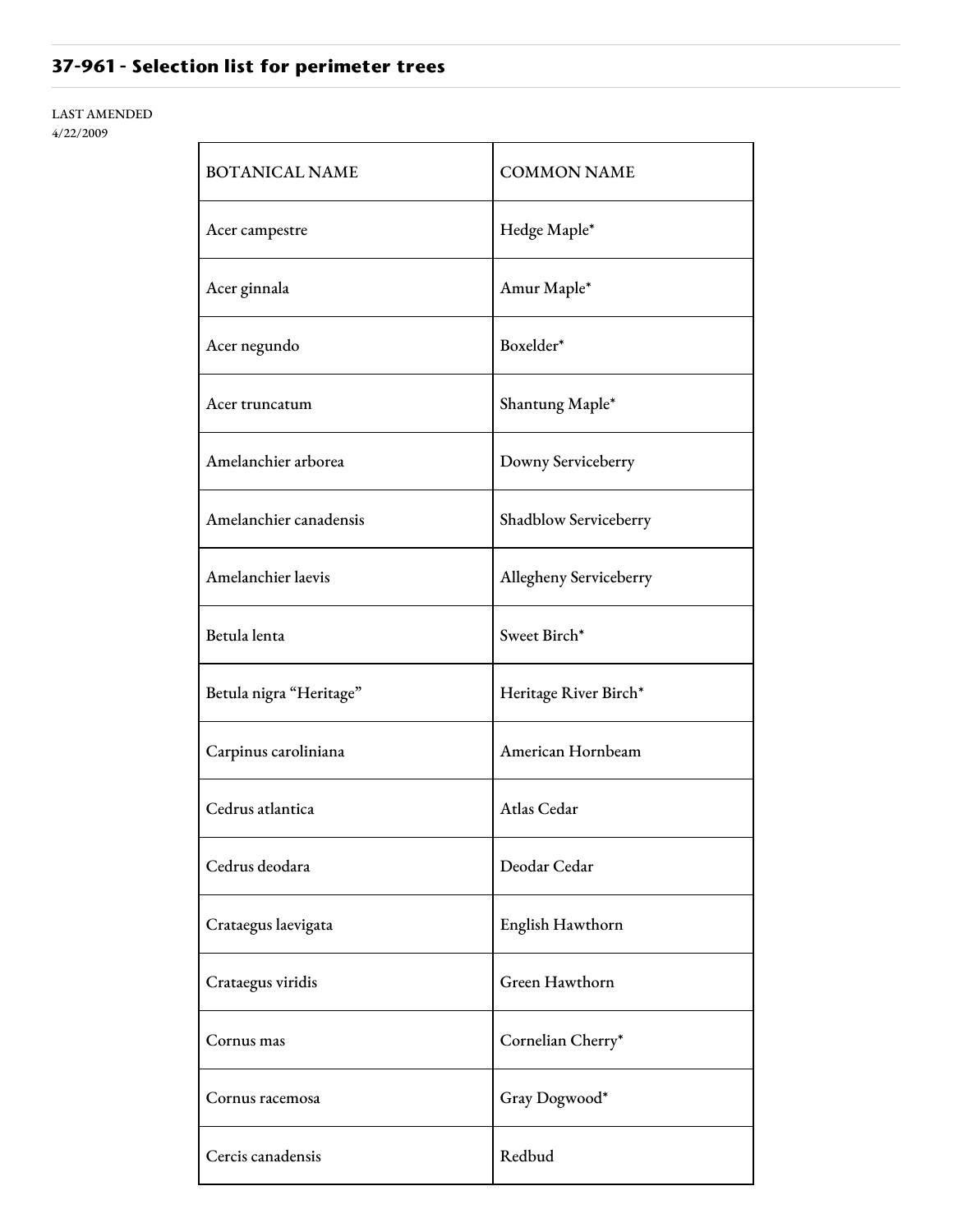| Hamamelis vernalis           | Vernal Witchhazel         |
|------------------------------|---------------------------|
| Hamamelis virginiana         | American Witchhazel       |
| Koelreuteria paniculata      | Goldenraintree            |
| Larix laricina               | Tamarack                  |
| Magnolia stella              | Star Magnolia             |
| Magnolia virginiana          | Sweetbay Magnolia         |
| Maackia amurensis            | Amur Maackia              |
| Pinus virginiana             | Virginia Pine             |
| Prunus cerasifera            | Purpleleaf Plum           |
| Prunus 'Okame'               | Okame Cherry              |
| Prunus padus                 | European Birdcherry       |
| Prunus sargentii             | Sargent Cherry            |
| Prunus serrulata "Kwanzan"   | Japanese Flowering Cherry |
| Prunus virginiana "Schubert" | Schubert Cherry           |
| Prunus x yedoensis           | Yoshino Cherry            |
| Rhus copallina               | Shinning Sumac            |
| Salix discolor               | <b>True Pussy Willow</b>  |
| Sambucus nigra               | <b>Black Elderberry</b>   |
| Syringa reticulata           | Japanese Tree Lilac       |